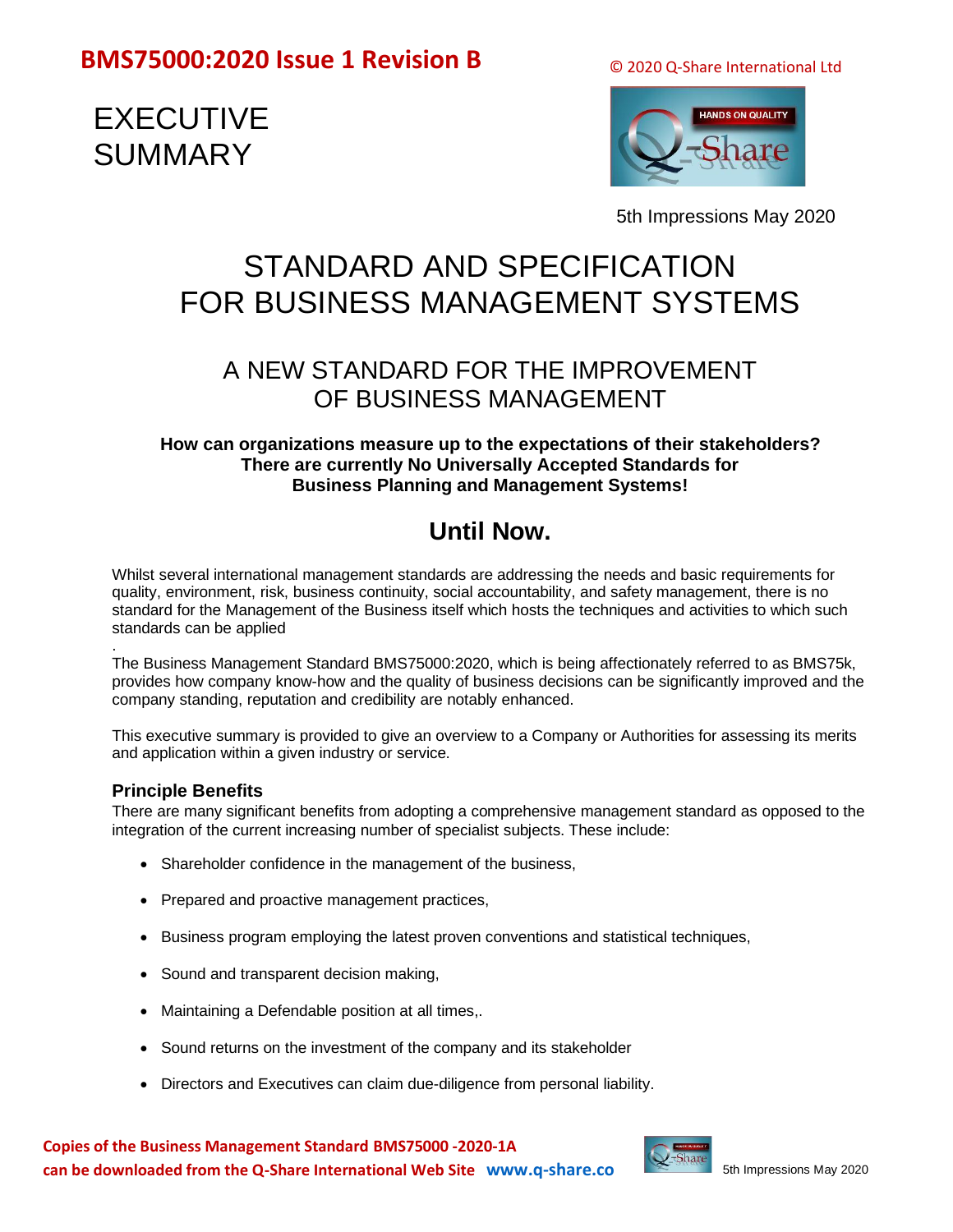These are achieved by setting down basic sensible Business Management Requirements (BRMs) for recording the intent, measuring the activity, and enhancing the credibility of Business Management.

By applying this standard, business activities can be accounted for against credible planned requirements that are controlled, checked, and justified if and when required to any authority or interested party.

BMS75000:2020 is an extensive document consisting of more than 75 pages available to download from **www.q-share.co.** There are also additional free guides, documented advice, and a series of cross-matrix tables to accommodate its use with other recognized international standards.

Decision making is greatly improved and enhanced by having accurate UpToDate information available for strategic executive consideration and support.

**(of this Executive Summary)** 2.0 Vision and Objective

- **CONTENTS** 1.0 BMS Structure and Contents
	-
	- 3.0 5As Conversion and Application
	- 4.0 Context of the Business
	- 5.0 Leadership, Teamwork and Commitment
	- 6.0 Business Planning
	- 7.0 Support
	- 8.0 Business Operation
	- 9.0 Business Performance Evaluation
	- 10.0 Business Improvement

#### **Changes and Additions to the previous Management Standard.**

The previous management standard was released in 2015 under the title BMQS9000:2015. The change in title is intended to remove and prevent confusion with the International Quality Standard ISO9001:2015.

The following new subjects have been included to give guidance on the need to identify, accommodate, and manage external matters and influences which are extremely pertinent and concerning at this current time.

- 4.5 External Business Considerations
- 5.5 Cultural Issues and Conventions
- 5.5.1 Cultural Issues
- 5.5.2 National and International Conventions
- 6.4 Management of Change
- 6.4.1 Indigenous Change Preparation and Management,
- 6.4.2 External Change Preparation and Management
- 6.4.3 Planning and Accommodating Unforeseen Issues
- 7.6 Resource and Support for External Influences
- 8.8 External Business Operational Influences
- 8.8.1 Determining External Business Operational Influences
- 8.8.2 Monitoring External Business Operational Influences
- 9.4 Management of Unforeseeable Events
- 10.1 Opportunities for Improvement

In particular, the new standard brings into consideration the recognition of national and international constraints and boundaries by which activities are contained by, or require permits, authority permission, duties or consents, to operate within or beyondtranspiretransendtranscendeross.

Recognition and requirement for a documented and enforced company business program have now been incorporated. This puts in place a discipline for scheduled events in the business calendar of activities to be determined, presented, reviewed, and imposed for action when planned.

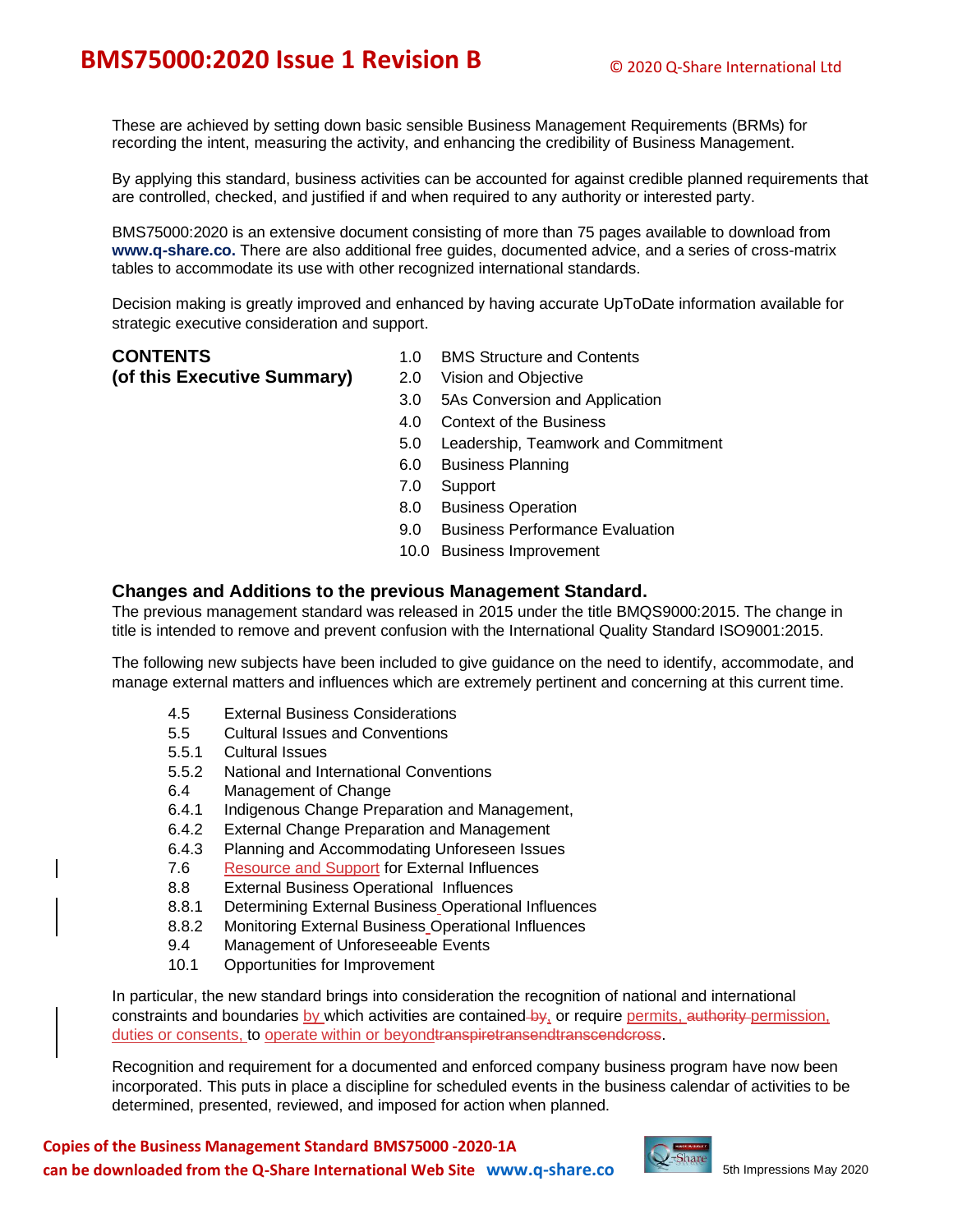#### **1.0 Structure and Contents.**

The Business Standard BMS75000:2020 is structured according to the ISO Directive Annex SL 2019 (Previously Guide 83). This is a high-level structure and identical text for management system standards which includes the common core management system terms and definitions in keeping with the objective of a harmonized management standard. The main headings are:

- 0 Introduction
- 1 Scope
- 2 Normative References
- 3 Terms and Definitions
- 4 Context of the Business
- 5 Leadership, Teamwork, and Commitment
- 6 Business Planning
- 7 Support
- 8 Business Operation
- 9 Business Performance Evaluation
- 10 Business Improvement

The Business Standard BMS75000:2020 Issue 1A details requirements for top-level management documented practice.

#### **2.0 Vision and Objective**

BMS75000 Business Standard seeks to convey the need for the activity of business to be managed as a process in itself, as well as being the vessel that enables an organization to manage and operate effectively and competitively. It sees The Business as:

#### **"A legitimate, legal, planned and controlled activity of trade in goods, services, or both to consumers and users, which by fulfilling a specified need from the capability available will also provide an acceptable return for the investment of the provider."**

In contrast to other International Management Standards, this BMS75k Business Management Standard acknowledges that Profit or Surplus is very important as a resource and, a measure of success that must be sufficient to cover the risks involved to provide a return on the investments made. But it also cautions that when profit is perceived as the only purpose of an organization, it encourages managers to look only at financial returns as opposed to company credibility and its corporate prestige.

The principle idea behind the standard is to ensure that those empowered to make strategic decisions can do so from a planned, informed, and defendable position at all times.

Organizations of all types and sizes address matters of quality in the goods and services they provide by reference to standards that permit comparison with what is specified and what is produced. The business itself, which facilitates the completion and distribution of its goods and services, hosts these activities but has rarely been subjected to specification or verification outside of the scrutiny of its own shareholders auditors.

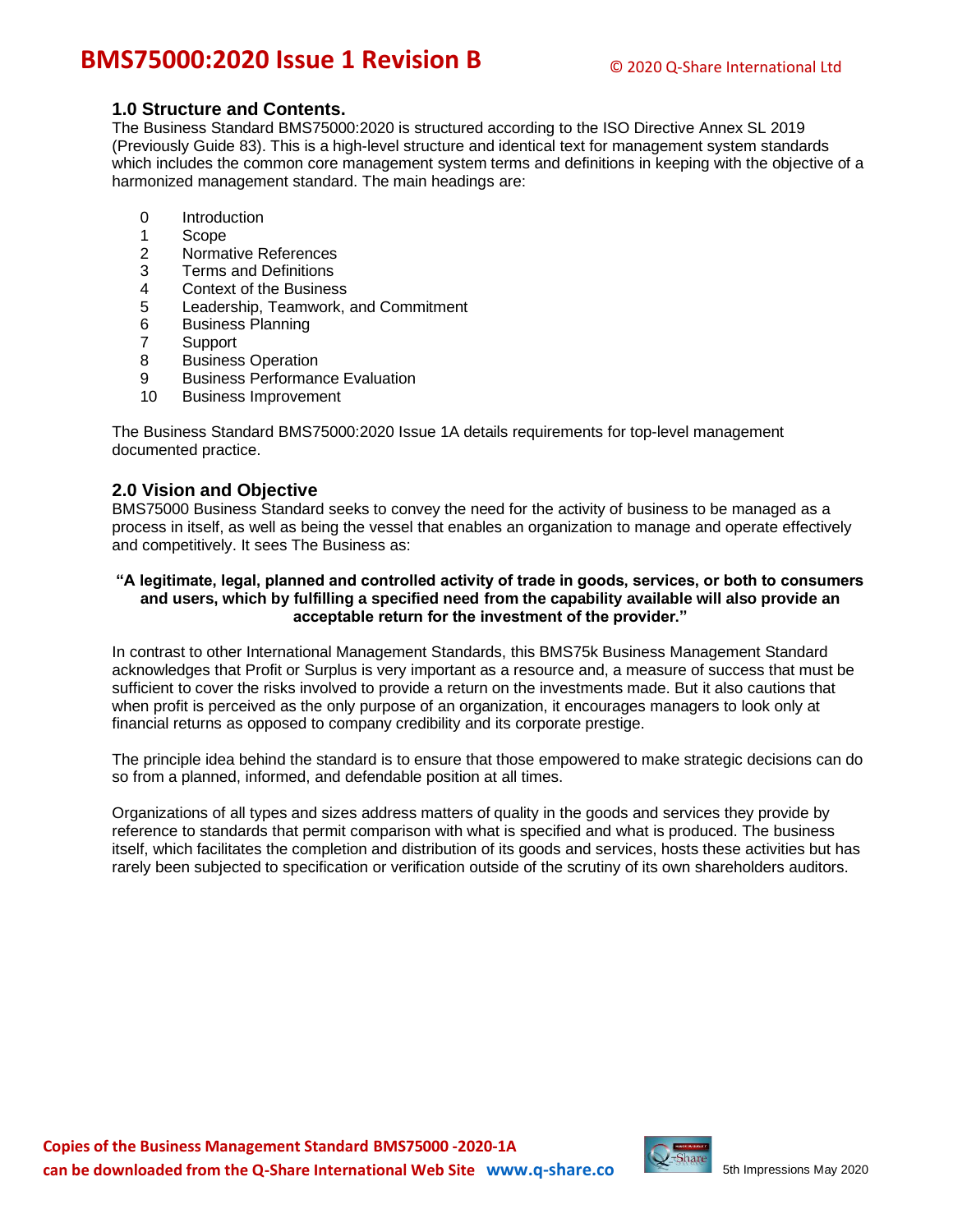#### **3.0 CONVENTIONS AND APPLICATIONS. The 5As**

Within any market, organization, or industry, there are some conventions that promote an understanding within the operation. This standard accepts and promotes the convention of the 5As as displayed in the following diagram:



| Assess:      | The determination of a quantified and measurable aspect or attribute. |
|--------------|-----------------------------------------------------------------------|
| Accommodate: | The hosting or processing resources needed to accept                  |
| Analyse      | The measurement of the product of the Business Activities             |
| Account:     | The recording and stewardship of the work done.                       |

BMS75000 has been directed at the medium to large corporations however by providing principles and generic guidelines on the requirements for Business Management standards, it can be used by any public, private or community enterprise, association, group, or individual. Therefore, this standard is not specific to any industry or sector or size of the operation.

BMS75000:2020 Business Management Standard is intended for 2<sup>nd</sup> part customer/client assessment needing investigation before a contract or during the continuum of a given period of service by stakeholder assessments and verifications.

It is also intended as a 3rd party assessment, certification, and accreditation, although currently there are no competent or suitably qualified organizations with assessors having both Business Management Degrees and Charted Accountant Qualifications.

#### **4.0 CONTEXT OF THE ORGANIZATION**

Within section 4.0 of BMS75000:2020 we discuss the context of the organization, both external and internal issues relevant to its purpose. This includes those that affect its ability to achieve the intended outcome(s) of its Business Management System which includes:

- a) Legal and Regulatory Requirements
- b) Determining the Scope and Boundaries of the Business Management System
- c) External Business Considerations

It is required that the Company establish, implement, maintain, and continually improve the Business Management System, including the processes needed and their interactions, in accordance with the requirements of this Business Management Standard.

#### **5.0 GOVERNANCE AND COMMITMENT**

Within section 5 of BMS75000:2020 we discuss the governance and commitment of the Company. It is required that Top Management demonstrates leadership and commitment to the Business Management System by introducing policy and support for defined practices. These include:

- a) Teamwork and Engagement
- b) Management Commitment
- c) Succession Policy and Plan
- d) Cultural Issues
- e) National and International Conventions

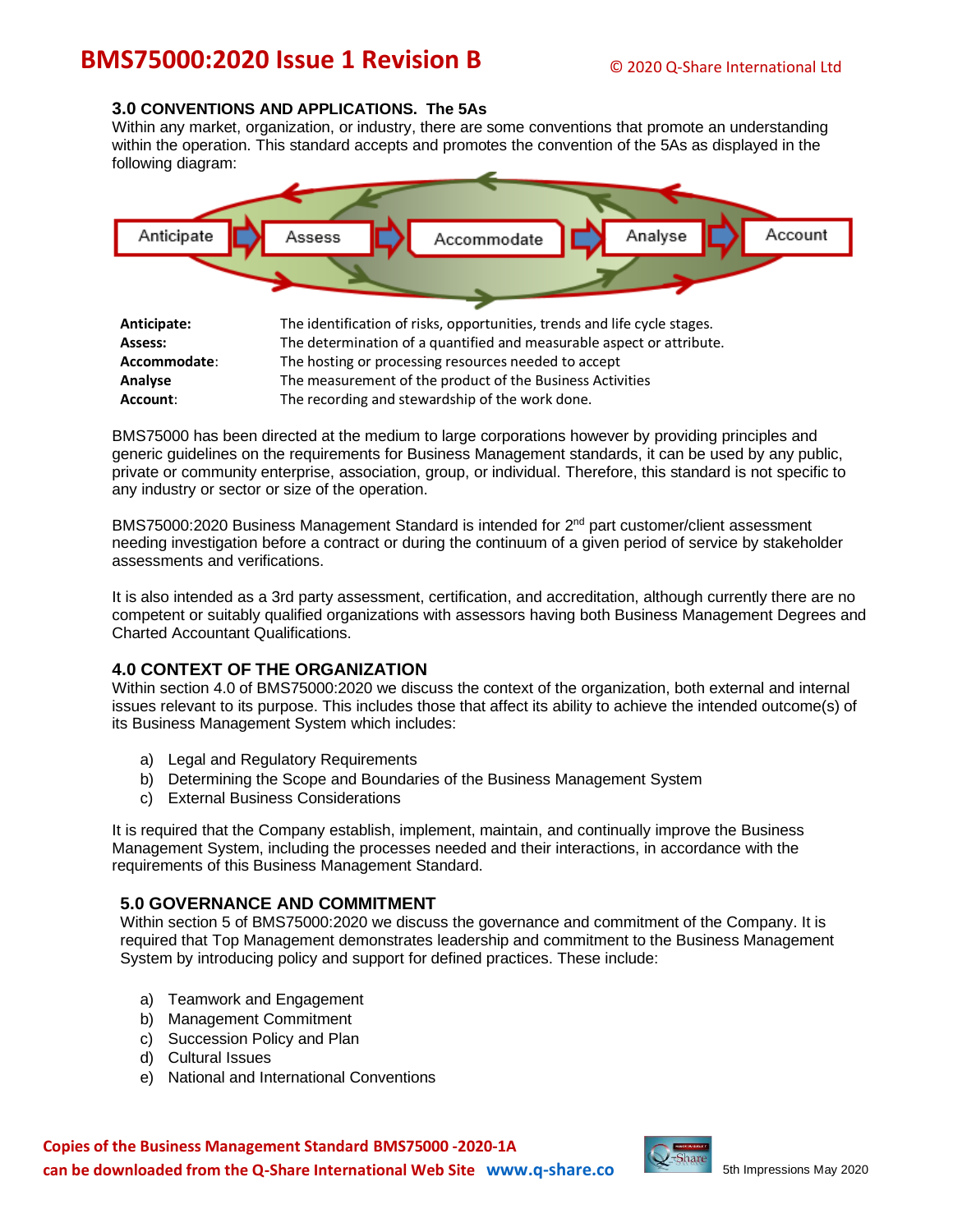#### **6.0 BUSINESS PLANNING**

Within section 6 of BMS75000:2020, we discuss Business Planning. This is necessary to assure that the Business Management System can achieve its intended outcome(s), prevent or reduce undesired effects, and achieve continual improvement. The following subjects are incorporated in this section:

- a) Business Planning and
	- a. Actions to Address Risks and Opportunities
	- b. Risk Identification and Management
- b) Make or Buy Analysis and Planning
- c) Project Management Planning
- d) Outsourcing and Subcontract Planning,
- e) Business Objectives and Business Plans
	- a. Business Analysis and Planning
	- b. Market Analysis and Planning
	- c. Sales Forecasting and Realization
	- d. Financial Analysis and Planning
	- e. Budget Management and Cost Control
	- f. Business Continuity
	- g. Management of Change
- f) Indigenous Change Preparation and Management,
	- a. External Change Preparation and Management,
	- b. Planning and Accommodating Unforeseen Issues.

The development, control, and accountability for the Strategic Business Plan and its contents is the principle consideration and activity within the standard. Recognition and requirement for a company business program have now been incorporated.

The Company must also demonstrate that in all principle activities the costs and benefits of using internal acquired resources have been planned by comparing the options to purchase or hire from suitable suppliers or sub-contractors. Make or buy considerations are included in the Company business practices as appropriate

#### **7.0 SUPPORT**

Within section 7 we address support as a mandatory directive for the Business Management System.. This is achieved by having some documented practices for the following to be effectively implemented and maintained:

- a) Resources Requirement Identification and Provision
	- a. Infrastructure and Working Environment
	- b. Occupational Health and Safety
	- c. Measurement Facilities and Equipment
- b) Human Resources, Competence, Awareness
	- a. Communication, Training, and Instruction
	- b. Advice and Correction
- c) Creating, Updating and Control of Documented Information and Business Records
- d) Resource and Support for External Influences

Support procedures must define the methods for the organization and those created by and/or retained by suppliers and other stakeholders affected by the business operations.

![](_page_4_Picture_36.jpeg)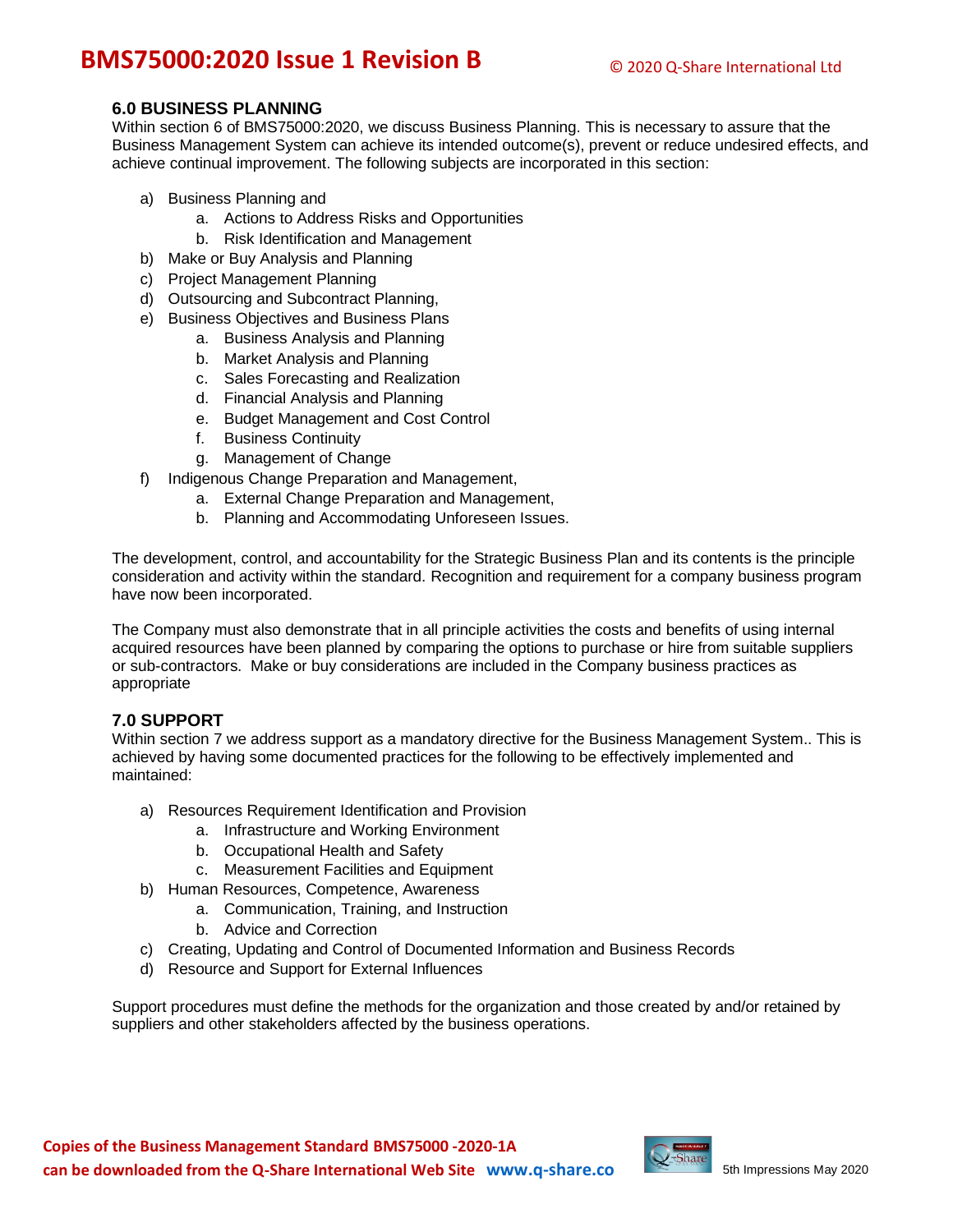#### **8.0 BUSINESS OPERATION**

Within this section 8, the organization is required to identify the processes with which to manage the business operational activities stated in the strategic plan. This must contain requirements for each business management process to include those needed for

- a) Commencing the process (Inputs)
- b) Activities involved in the process (Practices)
- c) Product of the process (Outputs) and
- d) A means to measure the timeliness, quantity, and quality of the product of the processes at each stage in its sequence.

Within this section, the Operational Planning and Control activities and issues are prescribed which include

- e) Financial Administration and Accounts,
- f) Marketing and Public Relations,
- g) Customer Services and Support,
- h) Technical Services and Support,
- i) Goods and Service Management and Distribution,
- j) Process Management and Stewardship,
- k) Servicing and After Sales Administration and
- l) Goods, Service and Process Configuration Management

This descriptive and prescriptive section requires consideration to the operations within the business activities and their associated risks, Department vocations and duties are defined and assigned including Research and Development being separated from Design and Selection which incorporates Sub-tier Design Management, Configuration.

Product and service Integrity and Change Control require consideration that incorporates Subcontractor Management and Configuration, and Sub-tier Processes including Verification of Purchased Goods Identification and Traceability are used to incorporate Product and Service Integrity and Provenance, Obsolescence and Substitution, Control of Work Transfer, and Customer Property as well as Prevention against Counterfeit Goods.

#### **9.0 PERFORMANCE EVALUATION**

Within section 9 the standard covers performance evaluation, the organization is required to review the performance of the Business Activities and compare them with the Business Plan at planned intervals. This is done under the provisions of a Business Program and includes:

- a) Review of the Strategic Business Plan and its relevance to current activities
- b) Review of the Sub-tier Business Plans and their contents
- c) Review of the monitoring, measurement, analysis, and evaluation of business performance
- d) Results and information derived from Internal Management Audits
- e) Actions arising from management reviews
- f) Actions were taken to address risks and opportunities

Determining and evaluating the effectiveness of business activities is prescribed within this section including:

- g) Monitoring and Measurement of Processes Goods and Service
- h) Shareholder Perception Evaluation
- i) Customer satisfaction and perception evaluation
- j) Employee perception evaluation
- k) Supplier perception evaluation
- l) Stakeholder perception, expectations, and satisfaction
- m) Internal Audits and Management Review
- **n)** Management of Unforeseeable Events.

**Copies of the Business Management Standard BMS75000 -2020-1A can be downloaded from the Q-Share International Web Site [www.q-share.co](http://www.q-share.co/)**

![](_page_5_Picture_37.jpeg)